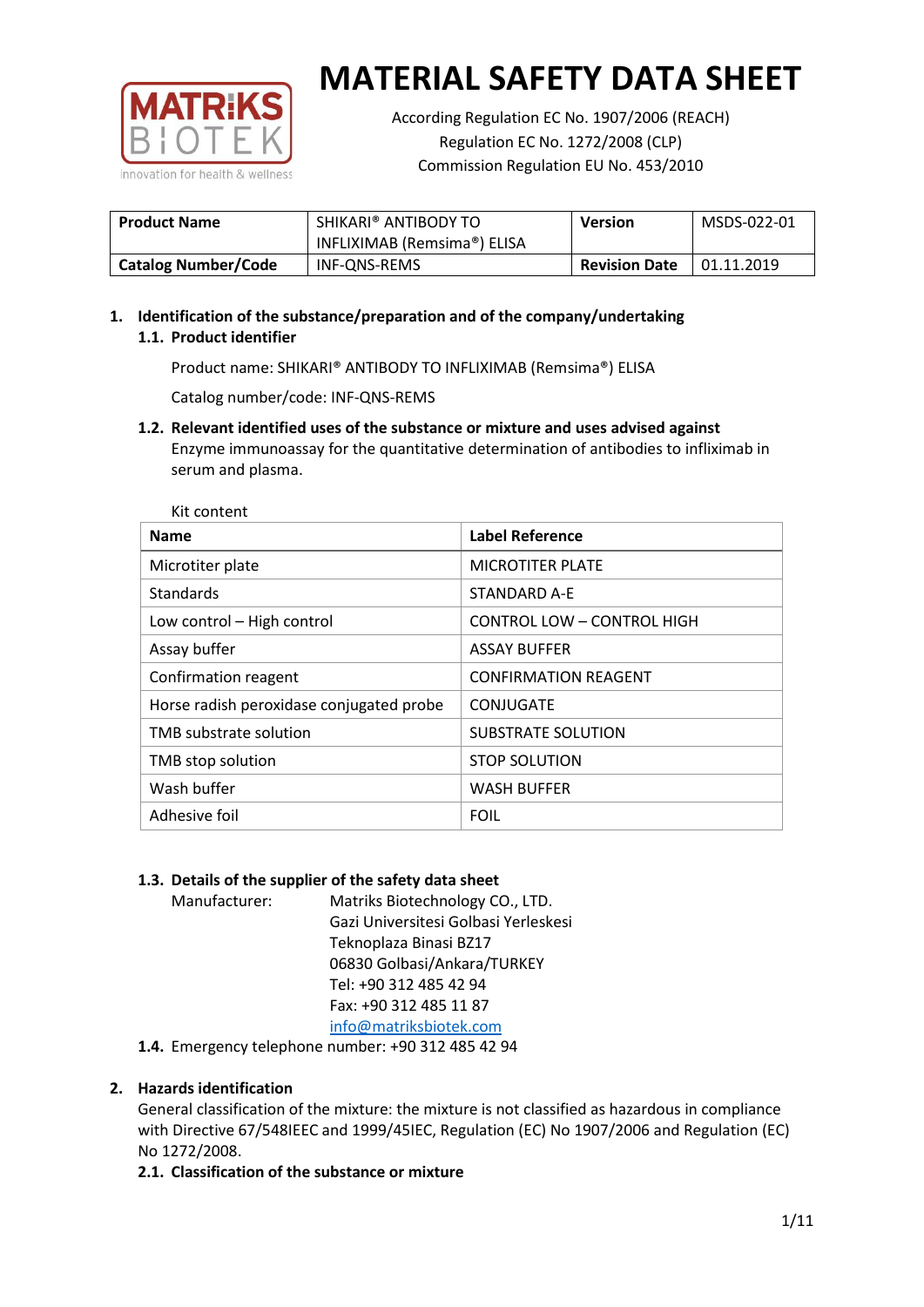

According Regulation EC No. 1907/2006 (REACH) Regulation EC No. 1272/2008 (CLP) Commission Regulation EU No. 453/2010

| <b>Product Name</b>        | SHIKARI® ANTIBODY TO<br>INFLIXIMAB (Remsima®) ELISA | <b>Version</b>       | MSDS-022-01       |
|----------------------------|-----------------------------------------------------|----------------------|-------------------|
| <b>Catalog Number/Code</b> | INF-ONS-REMS                                        | <b>Revision Date</b> | $\mid$ 01.11.2019 |

Classification in accordance with 1272/2008IEC (CLP/GHS) not classified as hazardous Classification in accordance with 67/548IEEC and 1999/45IEC (DPD) not classified as hazardous

## **2.2. Label elements**

This product is not under labelling according to Regulation (EC) n. 1272/2008

## **2.3. Other hazards**

Results of PBT and vPvB assessment: The substances in the mixture do not meet the PBT/vPvB criteria according to REACH (content <0,1% w/w), annex XIII; the substances in the mixture are not included in the Candidate List of SVHC.

**Note:** This product is intended for laboratory use by professional uses only. Use appropriate personal protective equipment while working with the reagents provided.

# **3. Composition/information on ingredients**

#### **3.1. Substances**

| <b>Stop Solution</b>                                                                                 |                                                                                                                               |
|------------------------------------------------------------------------------------------------------|-------------------------------------------------------------------------------------------------------------------------------|
| Ingredient                                                                                           | Hydrochloric Acid (HCL) Index No. 017-002-01-X                                                                                |
| CAS No (EC No)                                                                                       | 7647-01-0(231-595-7)                                                                                                          |
| Containing Conc. (%)                                                                                 | <5,0* (Dilution is not classified as hazardous<br>according to the European Regulation<br>67/548/EEC and 1272/2008/EC)        |
| Classification according to regulation (EC) No 1272/2008 (CLP) (related to the concentrated<br>form) |                                                                                                                               |
| Hazard Class and Category Codes(s)                                                                   | Skin Corr. 1B STOT SE 3                                                                                                       |
| Hazard Statement Code(s)                                                                             | H314, H335                                                                                                                    |
| Pictogram, Signal Word Code(s)                                                                       | GHS05, GHS07, Dgr                                                                                                             |
| Specific Conc. Limits, M-factors                                                                     | Skin Corr. 1B; H314: C≥25%<br>Skin Irrit. 2; H315: 10% ≤ C < 25 %<br>Eye Irrit. 2, H319: 10%≤C<25 %<br>STOT SE 3; H355: C≥10% |
| Directive 67/548/EEC                                                                                 | C; R34-37: C≥25%<br>Xi; R36/37/38: 10%≤C<25%                                                                                  |

#### **3.2. Mixtures**

| <b>Standards, Controls, Assay Buffer</b> |                                     |
|------------------------------------------|-------------------------------------|
| Ingredient                               | Sodium Azide Index no. 011-004-00-7 |
| CAS No (EC No)                           | 26628-22-8 (247-852-1)              |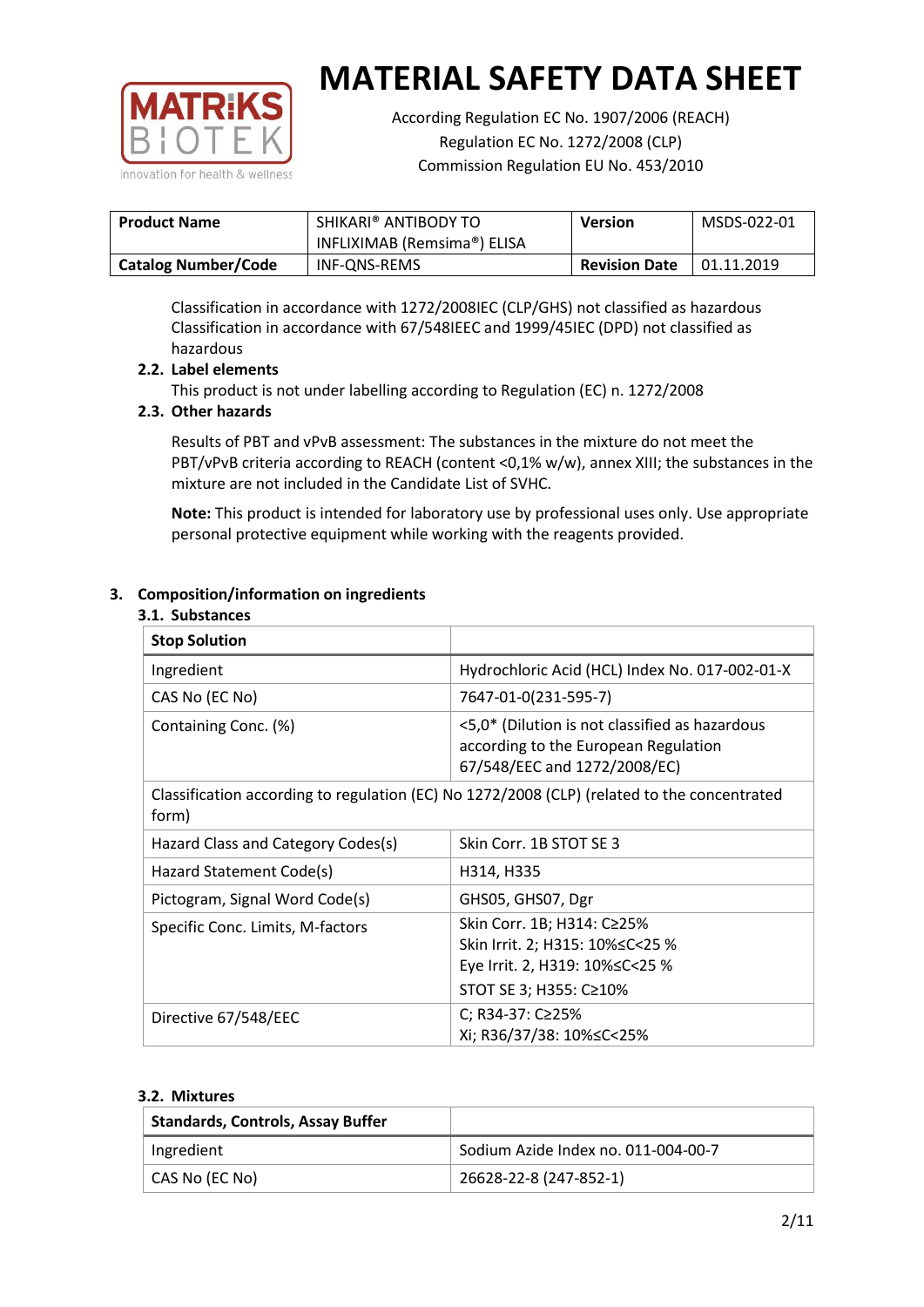

According Regulation EC No. 1907/2006 (REACH) Regulation EC No. 1272/2008 (CLP) Commission Regulation EU No. 453/2010

| <b>Product Name</b>        | SHIKARI® ANTIBODY TO<br>INFLIXIMAB (Remsima®) ELISA | Version              | MSDS-022-01 |
|----------------------------|-----------------------------------------------------|----------------------|-------------|
| <b>Catalog Number/Code</b> | INF-ONS-REMS                                        | <b>Revision Date</b> | 01.11.2019  |

| Containing Conc. (%)                                                                                 | <0,001 % (Dilution is not classified as hazardous<br>according to the European Regulation<br>67/548/EEC and 1272/2008/EC) |  |
|------------------------------------------------------------------------------------------------------|---------------------------------------------------------------------------------------------------------------------------|--|
| Classification according to regulation (EC) No 1272/2008 (CLP) (related to the concentrated<br>form) |                                                                                                                           |  |
| Hazard Class and Category Codes(s)                                                                   | Acute Tox. 2 (oral)                                                                                                       |  |
|                                                                                                      | Acute Tox. 1 (dermal)                                                                                                     |  |
|                                                                                                      | STOT RE 2                                                                                                                 |  |
|                                                                                                      | Acute Aquatic 1                                                                                                           |  |
|                                                                                                      | <b>Aquatic Chronic 1</b>                                                                                                  |  |
| Hazard Statement Code(s)                                                                             | H300, H310, H373, H400, H410                                                                                              |  |
| Pictogram, Signal Word Code(s)                                                                       | GHS06, GHS08, GHS09                                                                                                       |  |
| Specific Conc. Limits, M-factors                                                                     | M-Factor-Aquatic Acute:1                                                                                                  |  |
| Directive 67/548/EEC                                                                                 | R23/24/25-36/37/38-50/53                                                                                                  |  |

| Conjugate                          |                                                                                                                                                  |
|------------------------------------|--------------------------------------------------------------------------------------------------------------------------------------------------|
| Ingredient                         | Proclin 150 Index no. 613-167-00-5                                                                                                               |
|                                    | Proclin 150 is a mixture of substances of the<br>components, 5-Chloro-2-methyl-4-isothiazolin-3-<br>one and 2-Methyl-2H -isothiazol-3-one (3:1). |
| CAS No (EC No)                     | 55965-84-9                                                                                                                                       |
| Containing Conc. (%)               | <0,0015% (Dilution is not classified as hazardous<br>according to the European Regulation<br>67/548/EEC and 1272/2008/EC)                        |
| form)                              | Classification according to regulation (EC) No 1272/2008 (CLP) (related to the concentrated                                                      |
| Hazard Class and Category Codes(s) | Acute Tox, 3                                                                                                                                     |
|                                    | Skin Corr. 1B                                                                                                                                    |
|                                    | Skin Sens. 1                                                                                                                                     |
|                                    | <b>Acute Aquatic 1</b>                                                                                                                           |
|                                    | Aquatic Chronic 1                                                                                                                                |
| Hazard Statement Code(s)           | H301, H311, H314, H317, H331, H400, H410                                                                                                         |
| Pictogram, Signal Word Code(s)     | GHS05, GHS07, GHS09                                                                                                                              |
| Specific Conc. Limits, M-factors   | ≥0,6%: Skin Corr. 1B, H314<br>0,06 - < 0,6%: Skin Irrit. 2, H315<br>0,06 - < 0,6 %: Eye Irrit. 2, H319                                           |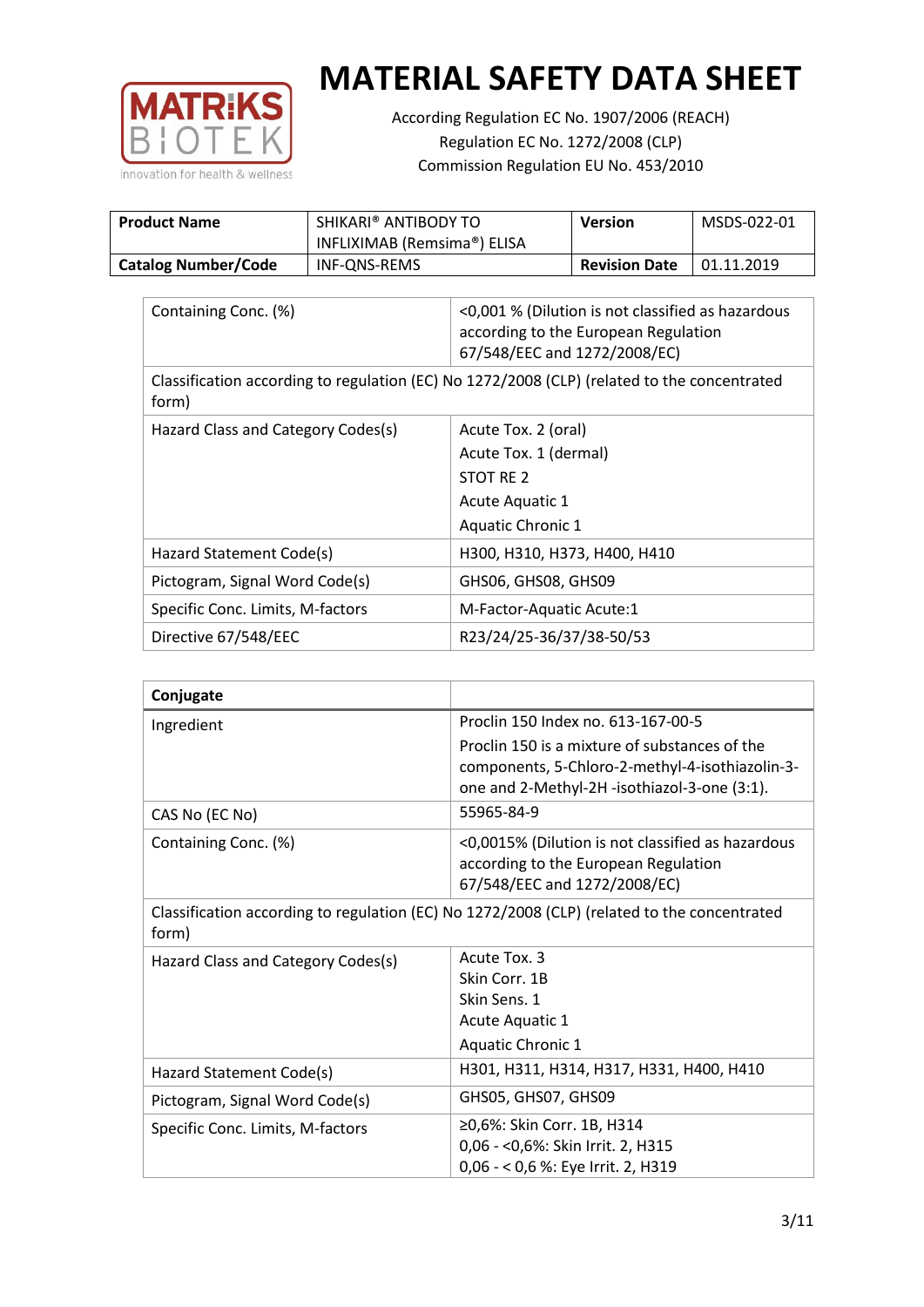

According Regulation EC No. 1907/2006 (REACH) Regulation EC No. 1272/2008 (CLP) Commission Regulation EU No. 453/2010

| <b>Product Name</b>        | SHIKARI® ANTIBODY TO<br>INFLIXIMAB (Remsima®) ELISA | <b>Version</b>       | MSDS-022-01 |
|----------------------------|-----------------------------------------------------|----------------------|-------------|
| <b>Catalog Number/Code</b> | INF-ONS-REMS                                        | <b>Revision Date</b> | 01.11.2019  |

|                      | ≥0,0015 %: Skin Sens. 1, H317                |
|----------------------|----------------------------------------------|
|                      | M-Factor - Aquatic Acute: 10                 |
| Directive 67/548/EEC | T; N R:23/24/25-34-35-50/53                  |
|                      | $\frac{1}{2}$ S: (2-)26-28-36/37/39-45-60-61 |

## **4. First-aid measures**

## **4.1. Description of first aid measures**

General advice: No special measures required. Consult physician in case of complaints. If inhaled: Supply fresh air.

In case of skin contact: Immediately flush skin with plenty of water. Cold water may be used. Remove contaminated clothing and shoes.

In case of eye contact: Check for and remove any contact lenses. Immediately flush eyes with plenty of water for at least 15 minutes. Cold water may be used. If swallowed: Rinse mouth with plenty of water

## **4.2. Most important symptoms and effects, both accurate and delayed**

There are no hazards under normal use conditions. Direct contact with eyes may cause slight and temporary irritation. Swallowing of larger amounts may lead to stomachache, vomiting or diarrhea.

## **4.3. Indication of any immediate medical attention and special treatment needed** No specific therapy known. Use supportive and symptomatic treatment.

## **5. Fire-fighting measures**

## **5.1. Extinguishing media**

Suitable extinguishing media: Water spray, alcohol resistant foam, dry-powder, carbon dioxide

Unsuitable extinguishing media: Direct water stream

- **5.2. Special hazards arising from the substance mixture** To the best of our knowledge, no special hazards can be defined
- **5.3. Advice for fire-fighters** No data available.

## **6. Accidental release measures**

- **6.1. Personal precautions, protective equipment and emergency procedures** Wear appropriate protective gloves and clothes.
- **6.2. Environmental precautions**

Dilute with plenty of water. Do not allow to enter sewers/surface or ground water.

#### **6.3. Methods and materials for containment and cleaning up**

Absorb with liquid-binding material (sand, diatomite, acid binders, universal binders, sawdust).

**6.4. Reference to other sections**

For personal protection see section 8.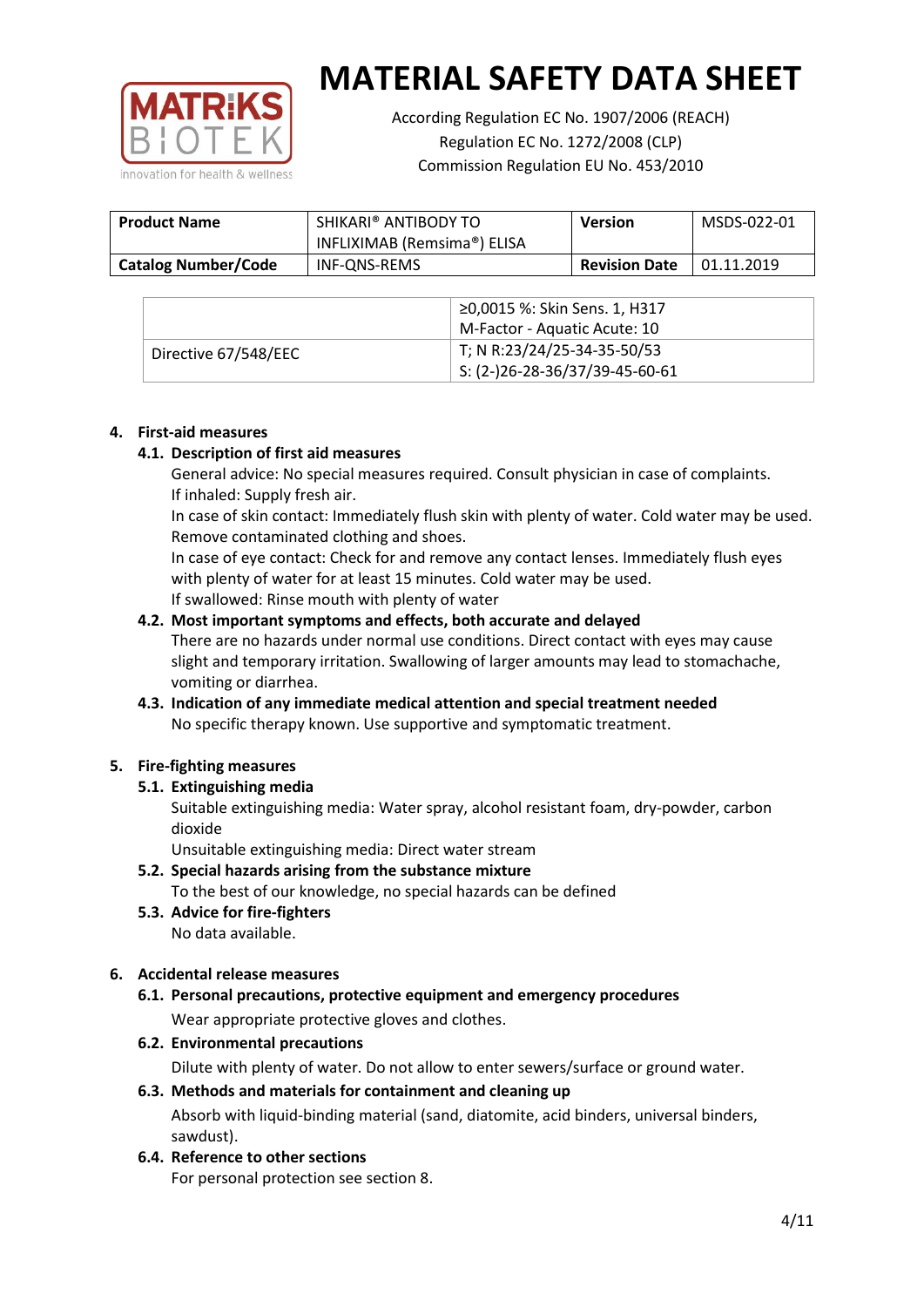

According Regulation EC No. 1907/2006 (REACH) Regulation EC No. 1272/2008 (CLP) Commission Regulation EU No. 453/2010

| <b>Product Name</b>        | SHIKARI® ANTIBODY TO<br>INFLIXIMAB (Remsima®) ELISA | <b>Version</b>       | MSDS-022-01 |
|----------------------------|-----------------------------------------------------|----------------------|-------------|
| <b>Catalog Number/Code</b> | INF-ONS-REMS                                        | <b>Revision Date</b> | 01.11.2019  |

For disposal see section 13.

## **7. Handling and storage**

## **7.1. Precautions for safe handling**

Use all reagents in accordance with the relevant package insert provided with the product. Do not smoke, eat, drink or apply cosmetics in areas where kit reagents are handled. Wear disposable latex gloves when handling reagents.

Never pipet by mouth and avoid contact of reagents and specimens with skin and mucous membranes.

Handling should be done in accordance with the procedures defined by an appropriate national biohazard safety guideline or regulation.

Use all reagents in accordance with the relevant package insert provided with the product.

## **7.2. Conditions for safe storage, including any incompatibilities**

Store in tightly closed original packages or appropriately labeled alternate vessels. Store in dry, bunded areas. Keep away from direct sunlight and heat sources. Recommended storage temperature: 10-30°C (shipment), 2-8°C (long term storage). Protect from freezing. Keep away from food and drinks. Keep away from acids and heavy metals. Keep out of the reach of children.

## **7.3. Specific end uses**

For EU diagnostic product. For the rest of the world "Research use only".

## **8. Exposure controls/personel protection**

#### **8.1. Control parameters**

Indicative occupational exposure limit ES (2000/39IEC, Directive 2006/15IEC and Directive 2009/161IEC):

| <b>CAS</b> | <b>Substance</b> | Indicative occupational exposure limit |                         |
|------------|------------------|----------------------------------------|-------------------------|
|            | name             |                                        |                         |
| 26628-22-8 | Sodium Azide     | OEL mean (time-weighted 8 h):          | $0,1 \,\mathrm{mg/m^3}$ |
|            |                  | OEL short term (LS min):               | 0,3                     |
|            |                  | Notation: Skin                         |                         |

National work-place occupational exposure limits (only selected lands are displayed):

| <b>CAS</b> | <b>Substance</b> | <b>Occupational exposure limits</b> |                         |  |
|------------|------------------|-------------------------------------|-------------------------|--|
|            | name             |                                     |                         |  |
| 26628-22-8 | Sodium Azide     | Turkey                              |                         |  |
|            |                  | PEL:                                | $0,1 \,\mathrm{mg/m^3}$ |  |
|            |                  | $NPEL-P$ :                          | 0,3 mg/m <sup>3</sup>   |  |
|            |                  | D - absorb through skin             |                         |  |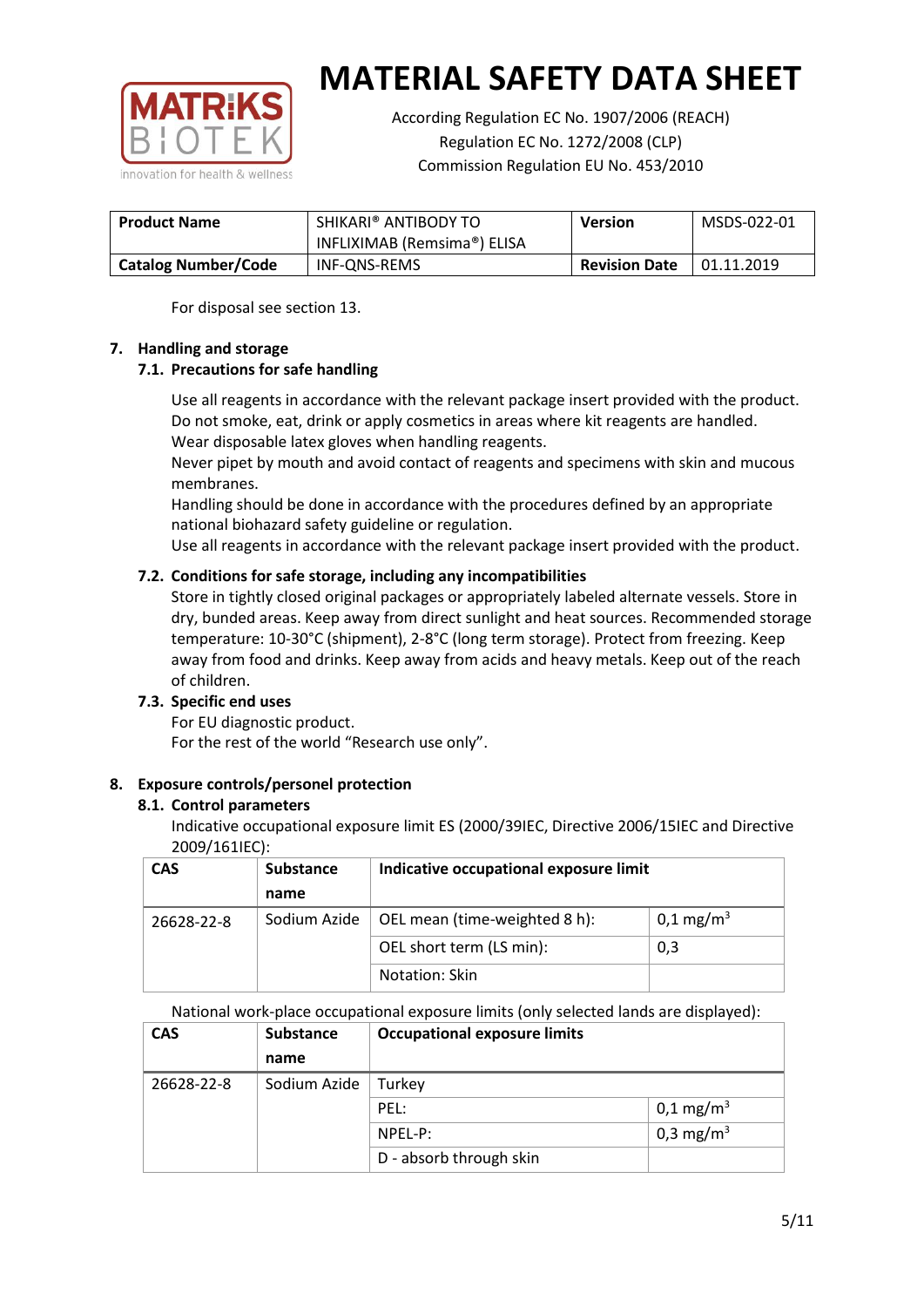

According Regulation EC No. 1907/2006 (REACH) Regulation EC No. 1272/2008 (CLP) Commission Regulation EU No. 453/2010

| <b>Product Name</b>        | SHIKARI® ANTIBODY TO<br>INFLIXIMAB (Remsima®) ELISA | <b>Version</b>       | MSDS-022-01 |
|----------------------------|-----------------------------------------------------|----------------------|-------------|
| <b>Catalog Number/Code</b> | INF-ONS-REMS                                        | <b>Revision Date</b> | 01.11.2019  |

|  | I – irritating to mucosa (eye, airways) |                         |
|--|-----------------------------------------|-------------------------|
|  | and skin                                |                         |
|  | Government Regulation no.               |                         |
|  | 361/2007 Coll.                          |                         |
|  | Slovakia                                |                         |
|  | NPEL mean:                              | $0,1 \text{ mg/m}^3$    |
|  | NPEL short-term:                        | 0,3 mg/m <sup>3</sup>   |
|  | Note K: absorbed through skin           |                         |
|  | Regulation 300/2007 Coll. (SK),         |                         |
|  | Appendix 1                              |                         |
|  | Germany                                 |                         |
|  | AGW - time weighted mean:               | 0,2 mg/m <sup>3</sup>   |
|  | Short-term factor:                      | 2(1)                    |
|  | 1RGS-900                                |                         |
|  | United Kingdom                          |                         |
|  | TWA:                                    | $0,1 \,\mathrm{mg/m^3}$ |
|  | STEL:                                   | 0,3 mg/m <sup>3</sup>   |
|  | France                                  |                         |
|  | TWA:                                    | $0,1 \text{ mg/m}^3$    |
|  | STEL:                                   | 0,3 mg/m <sup>3</sup>   |

#### Other recommended values: not set

| <b>CAS</b> | Substance name $\vert$ OEL - equivalents |  |
|------------|------------------------------------------|--|
|            | $\overline{\phantom{0}}$                 |  |
|            |                                          |  |

Indicative biological limits (Turkey, *432/2003* Coll.): not set

| Substance                | Evaluated as             | Limit values             |
|--------------------------|--------------------------|--------------------------|
| $\overline{\phantom{0}}$ | $\overline{\phantom{0}}$ | $\overline{\phantom{0}}$ |

DNEL: not available for the mixture. PNEC: not available for the mixture.

## **8.2. Exposure controls**

General hygiene directives should be considered.

Keep away from food stuffs and beverages. Wash hands before breaks and at the end of the working day

#### **Personal protective equipment:**

| <b>Respiratory protection:</b> | Not required                                                      |
|--------------------------------|-------------------------------------------------------------------|
| Skin protection                | Protective gloves of nitrile or nature latex, satisfying the norm |
|                                | <b>DIN EN 455</b>                                                 |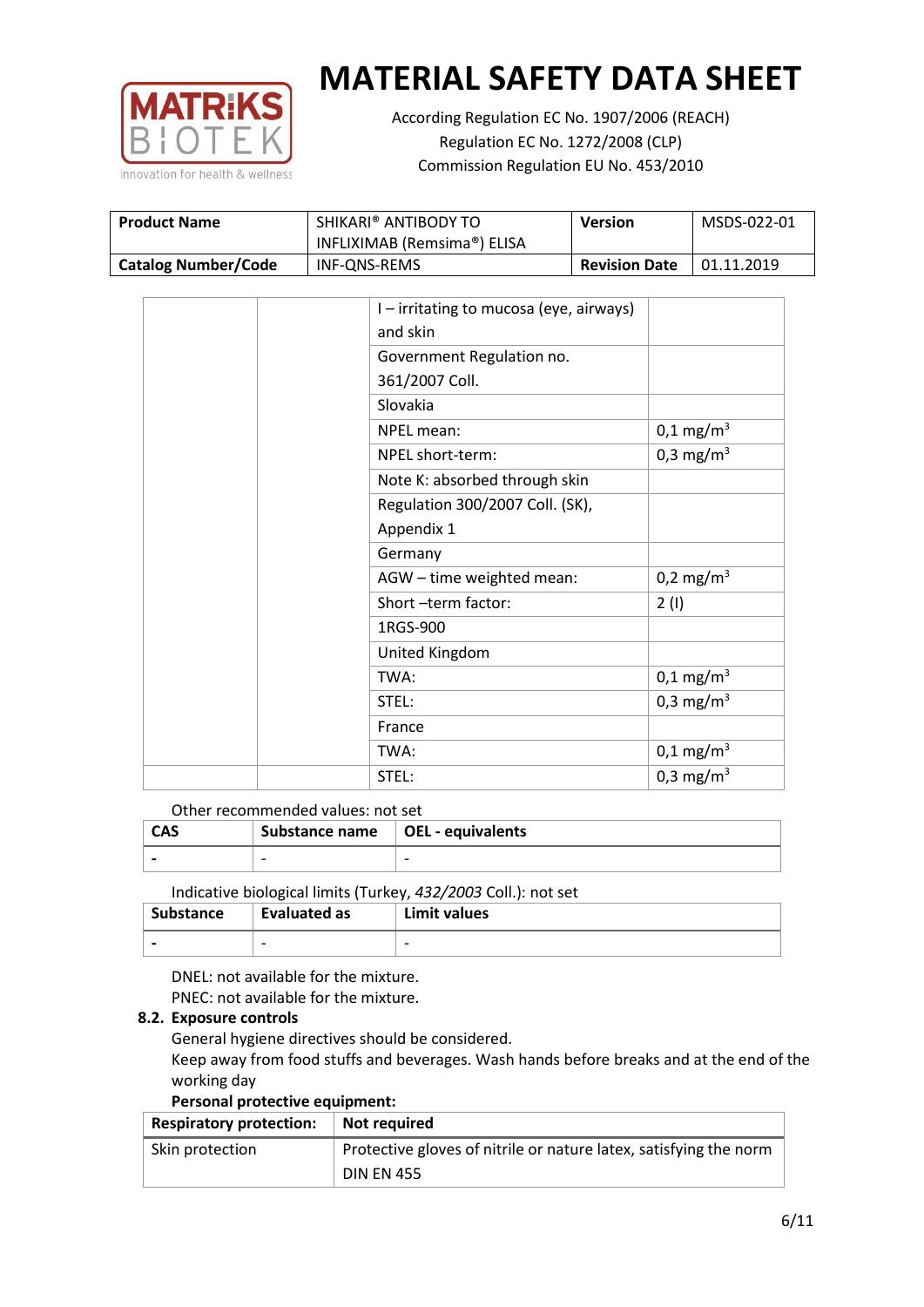

According Regulation EC No. 1907/2006 (REACH) Regulation EC No. 1272/2008 (CLP) Commission Regulation EU No. 453/2010

| <b>Product Name</b>        | SHIKARI® ANTIBODY TO<br>INFLIXIMAB (Remsima®) ELISA | <b>Version</b>       | MSDS-022-01 |
|----------------------------|-----------------------------------------------------|----------------------|-------------|
| <b>Catalog Number/Code</b> | INF-QNS-REMS                                        | <b>Revision Date</b> | 01.11.2019  |

| Eye/Face protection | Safety glasses with side shields confirming to EN 166 (EN),<br>NIOSH (US) |
|---------------------|---------------------------------------------------------------------------|
| Body protection     | Impenetrable protective clothing                                          |

## **9. Physical and chemical properties**

## **9.1. Information on basic physical and chemical properties**

| <b>COMPONENT</b>       | <b>APPEARANCE</b>  | <b>ODOR</b>     | рH             |
|------------------------|--------------------|-----------------|----------------|
| Microtiter plate       | Solid, white       | <b>Odorless</b> | Not applicable |
| Standards and controls | Liquid, colourless | <b>Odorless</b> | $7,4 \pm 0,05$ |
| Conjugate              | Liquid, red        | <b>Odorless</b> | $7,4 \pm 0,05$ |
| Confirmation reagent   | Liquid, colourless | <b>Odorless</b> | $7,4 \pm 0,05$ |
| Assay buffer           | Liquid, blue       | <b>Odorless</b> | $7,4 \pm 0,05$ |
| Substrate solution     | Liquid, colorless  | <b>Odorless</b> | $3,6 - 3,8$    |
| Stop solution          | Liquid, colorless  | <b>Odorless</b> | $<$ 1          |
| Wash buffer            | Liquid, colorless  | Odorless        | $7,4 \pm 0,05$ |

| <b>For All Components</b>                    |                                              |  |  |
|----------------------------------------------|----------------------------------------------|--|--|
| Odor threshold                               | No data available                            |  |  |
| Melting point/freezing point                 | No data available                            |  |  |
| Initial boiling point and range              | No data available                            |  |  |
| Flash point                                  | No data available                            |  |  |
| <b>Evaporation rate</b>                      | No data available                            |  |  |
| Flammability (solid, gas)                    | No data available                            |  |  |
| Upper/lower flammability or explosive limits | No data available                            |  |  |
| Vapour pressure                              | No data available                            |  |  |
| Vapour density                               | No data available                            |  |  |
| Relative density                             | No data available                            |  |  |
| Solubility(ies)                              | Fully miscible                               |  |  |
| Partition coefficient: n-octanol water       | No data available                            |  |  |
| Auto-ignition temperature                    | Product is not self-igniting                 |  |  |
| Decomposition temperature                    | No data available                            |  |  |
| Viscosity                                    | No data available                            |  |  |
| <b>Explosive properties</b>                  | Product does not present an explosion hazard |  |  |
| Oxidizing properties                         | No data available                            |  |  |

#### **9.2. Other information**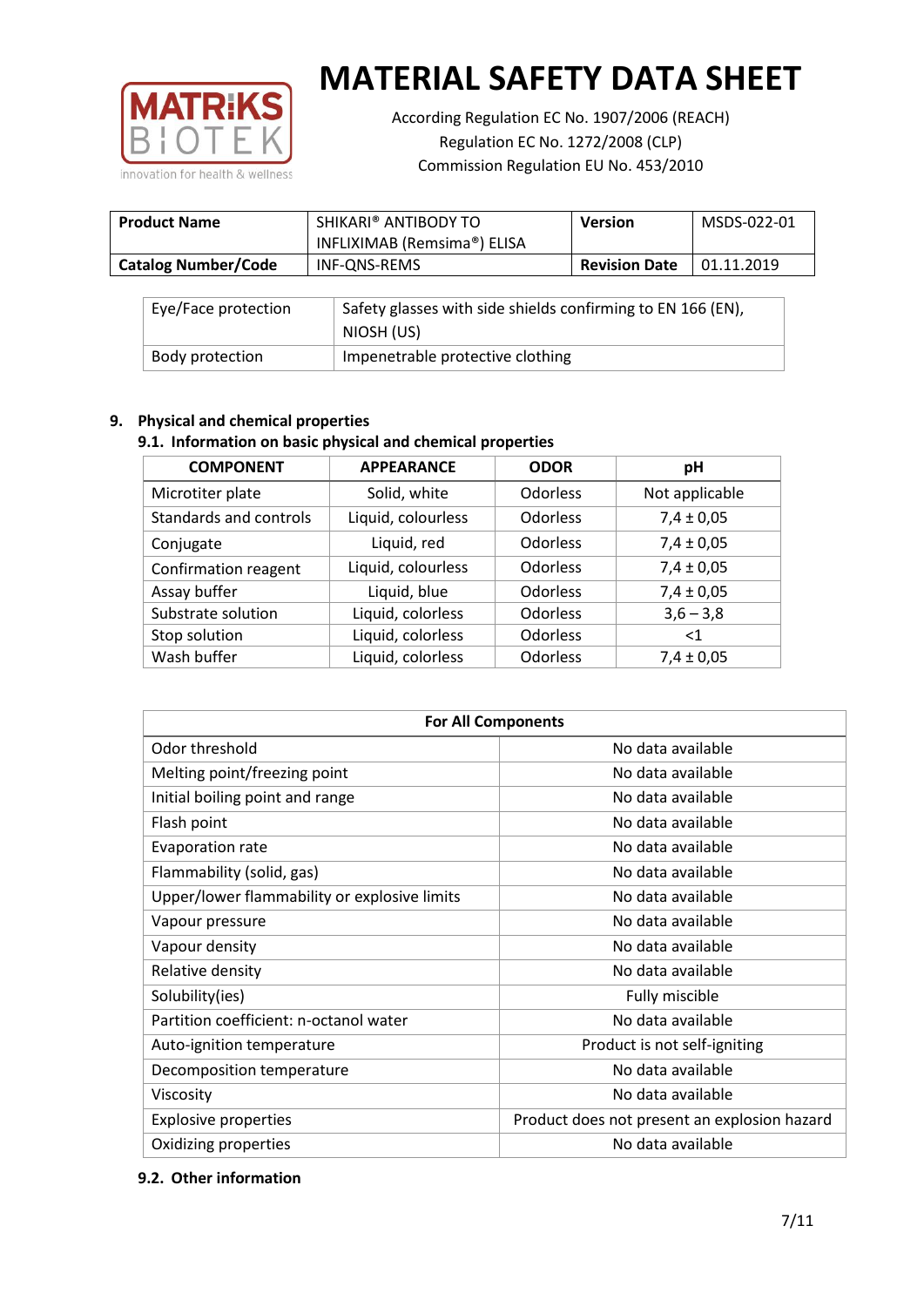

According Regulation EC No. 1907/2006 (REACH) Regulation EC No. 1272/2008 (CLP) Commission Regulation EU No. 453/2010

| <b>Product Name</b>        | SHIKARI® ANTIBODY TO        | <b>Version</b>       | MSDS-022-01 |
|----------------------------|-----------------------------|----------------------|-------------|
|                            | INFLIXIMAB (Remsima®) ELISA |                      |             |
| <b>Catalog Number/Code</b> | INF-QNS-REMS                | <b>Revision Date</b> | 01.11.2019  |

No other information available.

## **10. Stability and reactivity**

## **10.1. Reactivity**

Not reactive under normal conditions of storage and manipulation. Sodium azide has been reported to form lead or copper azide in laboratory plumbing (heavy metals) which may explode on percussion. Treatment of sodium azide with strong acids gives hydrazoic acid, which is also extremely toxic.

## **10.2. Chemical stability**

Mixture is chemically stable under normal conditions of storage and manipulation. Overheating may cause thermal decomposition.

## **10.3. Possibility of hazardous reactions**

Sodium azide has been reported to form lead or copper azide in laboratory plumbing (heavy metals) which may explode on percussion.

## **10.4. Conditions to avoid**

Stable under normal conditions. Keep away from direct sunlight and heat sources. Do not mix with strong acids and heavy metals.

#### **10.5. Incompatible materials**

Strong acids, heavy metals, halogenated hydrocarbons.

## **10.6. Hazardous decomposition products**

Material does not decompose at ambient temperatures. Incomplete combustion and thermolysis may produce toxic, irritating and flammable decomposition products (such as carbon monoxide, carbon dioxide, sooth, aldehydes and other products of organic compounds decomposition, sulfur / nitrogen oxides).

## **11. Toxicological information**

## **11.1. Information on toxicological effects**

#### **11.1.1. Acute toxicity**

Based on available data, the classification criteria are not met. Based on composition, the mixture has low acute toxicity and no adverse effects for human health are expected under applicable conditions of exposure sodium azide.

#### **11.1.2. Skin corrosion/irritation**

Based on available data, the classification criteria are not met. Prolonged or repeated skin contact may cause mild irritation and dermatitis (skin inflammation). However, these effects do not required classification

## **11.1.3. Serious eye damage/irritation**

Based on available data, the classification criteria are not met. Direct contact with eyes may cause slight and temporary irritation. However, these effects do not required classification

## **11.1.4. Respiratory or skin sensitization**

Based on available data, the classification criteria are not met. Compounds have no sensitization effects.

#### **11.1.5. Germ cell mutagenicity**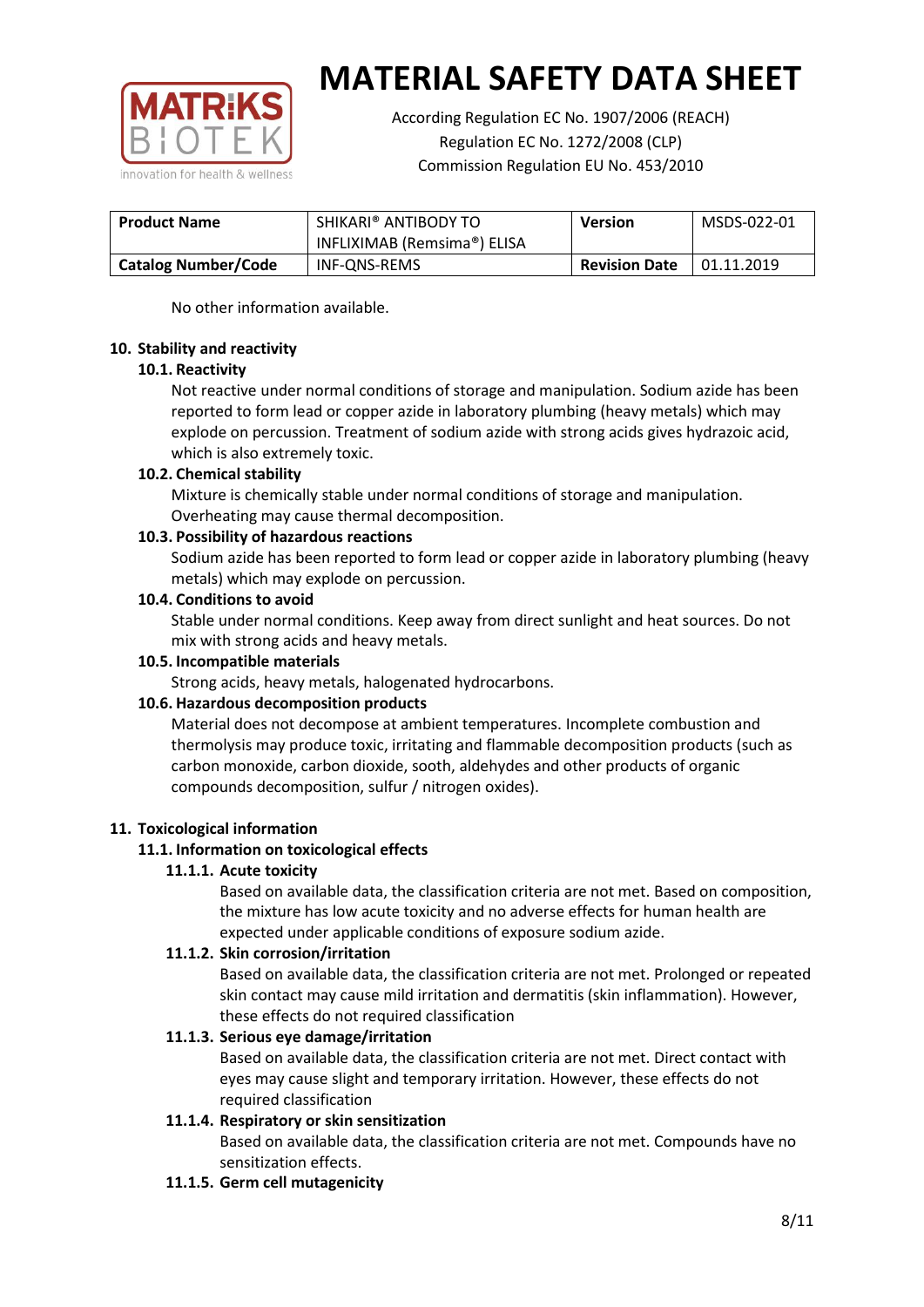

According Regulation EC No. 1907/2006 (REACH) Regulation EC No. 1272/2008 (CLP) Commission Regulation EU No. 453/2010

| <b>Product Name</b>        | SHIKARI® ANTIBODY TO        | <b>Version</b>       | MSDS-022-01 |
|----------------------------|-----------------------------|----------------------|-------------|
|                            | INFLIXIMAB (Remsima®) ELISA |                      |             |
| <b>Catalog Number/Code</b> | INF-QNS-REMS                | <b>Revision Date</b> | 01.11.2019  |

Based on available data, the classification criteria are not met. Compounds have no potential for mutagenic activity.

## **11.1.6. Carcinogenicity**

Based on available data, the classification criteria are not met. Compounds have no potential for carcinogenic activity.

## **11.1.7. Reproductive toxicity**

Based on available data, the classification criteria are not met. Compounds have no potential for reproductive toxicity.

## **11.1.8. STOT-single exposure**

Based on available data, the classification criteria are not met

## **11.1.9. STOT-repeated exposure**

Based on available data, the classification criteria are not met.

## **11.1.10. Aspiration hazard**

Based on available data, the classification criteria are not met.

## **12. Ecological information**

#### **12.1. Toxicity**

No data available.

- **12.2. Persistence and degradability** No data available.
- **12.3. Bio accumulative potential** No data available.

**12.4. Mobility in soil**

No data available.

## **12.5. Results of PBT and vPvB assessment**

The substances in the mixture do not meet the PBT/vPvB criteria according to REACH, annex XIII (content <0,1% w/w); the substances in the mixture are not included in the Candidate List of SVHC.

#### **12.6. Other adverse effects** No data available.

## **13. Disposal considerations**

## **13.1. Waste treatment methods**

Product: Waste should be disposed of in accordance with federal, state and local environmental control regulations. Must not be composed together with household garbage.

Uncleaned packaging: Waste should be disposed of in accordance with federal, state and local environmental control regulations. Must not be composed together with household garbage.

General notes: Water hazard class 1 (German Regulation) (Self-assessment): Slightly hazardous for water. Do not allow undiluted product or large quantities of it to reach ground water, water course or sewage system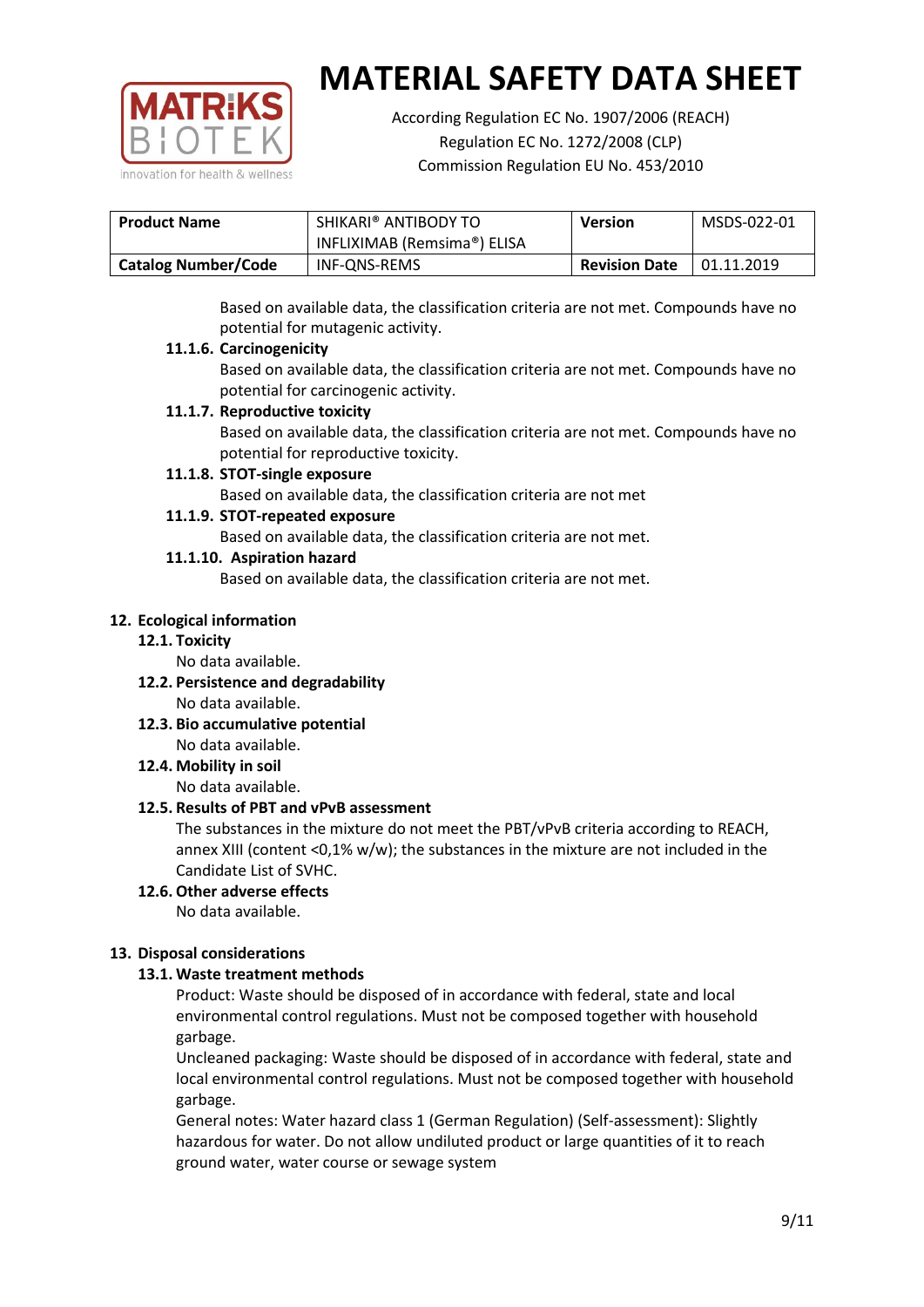

According Regulation EC No. 1907/2006 (REACH) Regulation EC No. 1272/2008 (CLP) Commission Regulation EU No. 453/2010

| <b>Product Name</b>        | SHIKARI® ANTIBODY TO<br><b>Version</b><br>INFLIXIMAB (Remsima®) ELISA |  | MSDS-022-01 |
|----------------------------|-----------------------------------------------------------------------|--|-------------|
| <b>Catalog Number/Code</b> | INF-ONS-REMS<br><b>Revision Date</b>                                  |  | 01.11.2019  |

## **14. Transport information**

The mixture is not classified as dangerous for transport according to ADR/RID/IMDG/ICAO/IATA/ DGR

- **14.1. UN number:** None
- **14.2. Un proper shipping name:** None
- **14.3. Transport hazard class(es):** None
- **14.4. Packing group:** None
- **14.5. Environmental hazards:** None
- **14.6. Special precautions for user:** Not applicable.
- **14.7. Transport in bulk according to Annex II of MARPOL 73/78 and the IBC Code:** Not applicable.

#### **15. Regulatory information**

This Safety Data Sheet is prepared according to;

REGULATION (EC) No 1907/2006 OF THE EUROPEAN PARLIAMENT AND OF THE COUNCIL of 18 December 2006 concerning the Registration, Evaluation, Authorization and Restriction of Chemicals (REACH), establishing a European Chemicals Agency, amending Directive 1999/45/EC and repealing Council Regulation (EEC) No 793/93 and Commission Regulation (EC) No 1488/94 as well as Council Directive 76/769/EEC and Commission Directives 91/155/EEC, 93/67/EEC, 93/105/EC and 2000/21/EC

## **15.1. Safety, health and environmental regulations/legislation specific for the substance or mixture**

No data available.

## **15.2. Chemical safety assessment**

No data available.

#### **16. Other information**

# **16.1. "H code" and "R Phrases" used in this document**

| H301 | Toxic if swallowed |
|------|--------------------|
|------|--------------------|

- H311 Toxic in contact with skin
- H314 Causes severe skin burns and eye damage
- H315 Causes skin irritation
- H317 May cause an allergic skin reaction
- H319 Cause serious eye irritation
- H331 Toxic if inhaled
- H335 May cause respiratory irritation
- H400 Very toxic to aquatic life